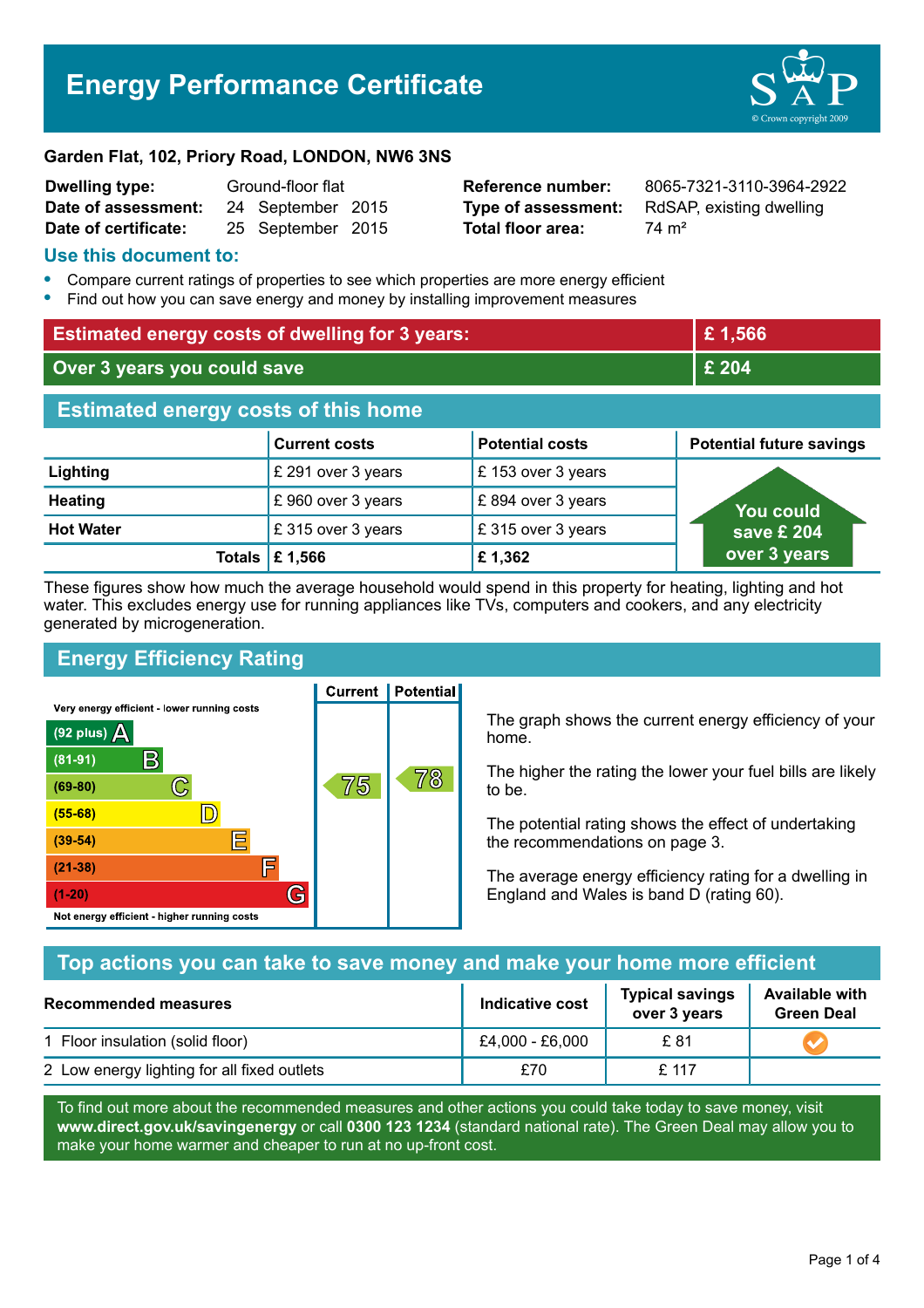**Energy Performance Certificate**

#### **Summary of this home's energy performance related features**

| <b>Element</b>        | <b>Description</b>                          | <b>Energy Efficiency</b> |
|-----------------------|---------------------------------------------|--------------------------|
| Walls                 | Solid brick, with internal insulation       | ★★★★☆                    |
| Roof                  | (another dwelling above)                    |                          |
| Floor                 | Solid, no insulation (assumed)              |                          |
| Windows               | Fully double glazed                         | ★★★☆☆                    |
| Main heating          | Boiler and radiators, mains gas             | ★★★★☆                    |
| Main heating controls | Programmer, TRVs and bypass                 | ★★★☆☆                    |
| Secondary heating     | None                                        |                          |
| Hot water             | From main system                            | ★★★★☆                    |
| Lighting              | Low energy lighting in 12% of fixed outlets | ★★☆☆☆                    |

Current primary energy use per square metre of floor area: 148 kWh/m² per year

The assessment does not take into consideration the physical condition of any element. 'Assumed' means that the insulation could not be inspected and an assumption has been made in the methodology based on age and type of construction.

#### **Low and zero carbon energy sources**

Low and zero carbon energy sources are sources of energy that release either very little or no carbon dioxide into the atmosphere when they are used. Installing these sources may help reduce energy bills as well as cutting carbon. There are none provided for this home.

## **Opportunity to benefit from a Green Deal on this property**

The Green Deal may enable owners and occupiers to make improvements to their property to make it more energy efficient. Under a Green Deal, the cost of the improvements is repaid over time via a credit agreement. Repayments are made through a charge added to the electricity bill for the property. To see which improvements are recommended for this property, please turn to page 3. You can choose which improvements you want to install and ask for a quote from an authorised Green Deal provider. They will organise installation by an authorised Green Deal installer. If you move home, the responsibility for paying the Green Deal charge under the credit agreement passes to the new electricity bill payer.

For householders in receipt of income-related benefits, additional help may be available.

To find out more, visit **www.direct.gov.uk/savingenergy** or call **0300 123 1234**.

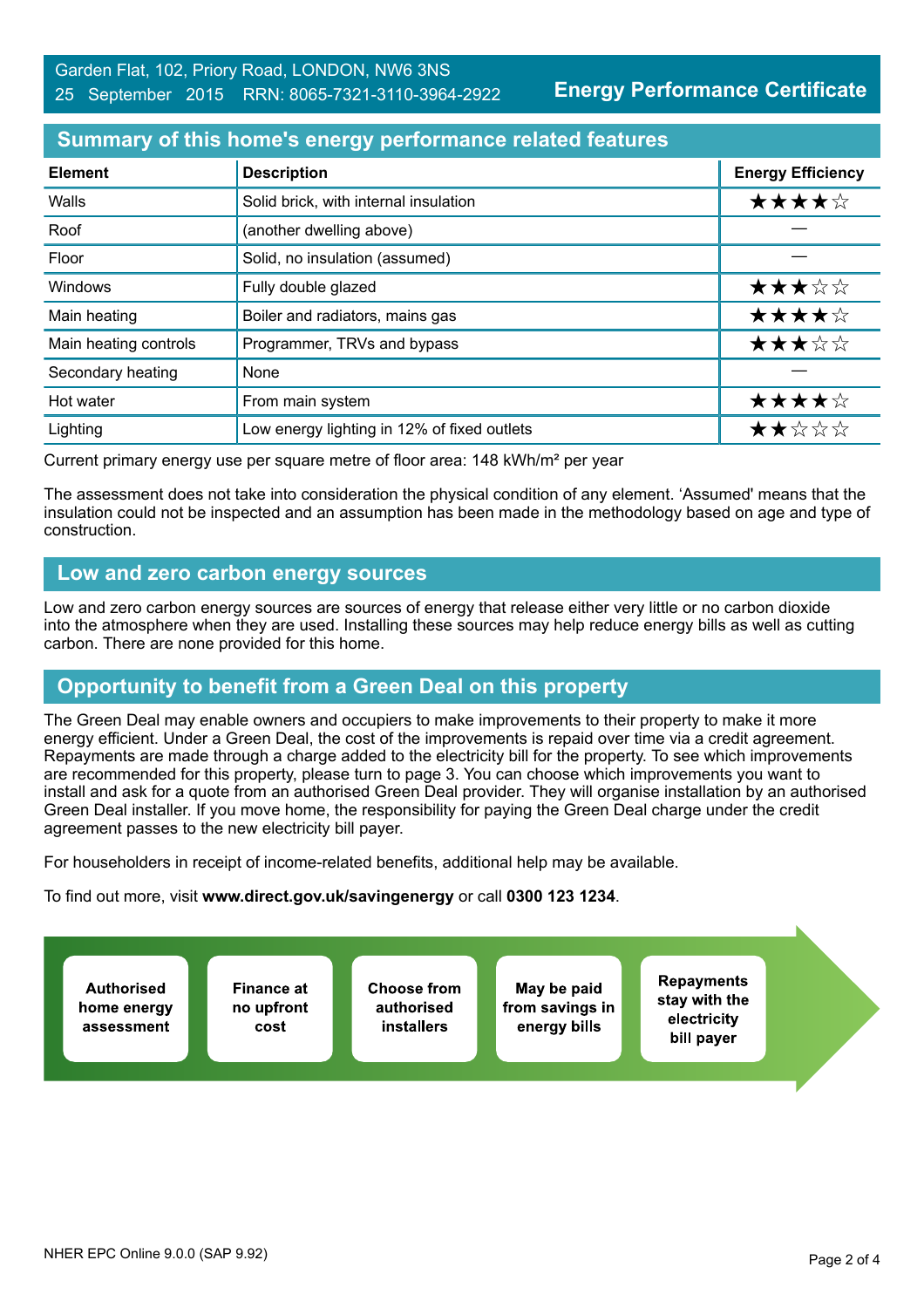## **Recommendations**

The measures below will improve the energy performance of your dwelling. The performance ratings after improvements listed below are cumulative; that is, they assume the improvements have been installed in the order that they appear in the table. Further information about the recommended measures and other simple actions you could take today to save money is available at **www.direct.gov.uk/savingenergy**. Before installing measures, you should make sure you have secured the appropriate permissions, where necessary. Such permissions might include permission from your landlord (if you are a tenant) or approval under Building Regulations for certain types of work.

Measures with a green tick are likely to be fully financed through the Green Deal since the cost of the measures should be covered by the energy they save. Additional support may be available for homes where solid wall insulation is recommended. If you want to take up measures with an orange tick  $\bullet$ , be aware you may need to contribute some payment up-front.

| <b>Recommended measures</b>               | <b>Indicative cost</b> | <b>Typical savings</b><br>per year | <b>Rating after</b><br>improvement | <b>Green Deal</b><br>finance |
|-------------------------------------------|------------------------|------------------------------------|------------------------------------|------------------------------|
| Floor insulation (solid floor)            | £4,000 - £6,000        | £ 27                               | C76                                |                              |
| Low energy lighting for all fixed outlets | £70                    | £ 39                               | C78                                |                              |